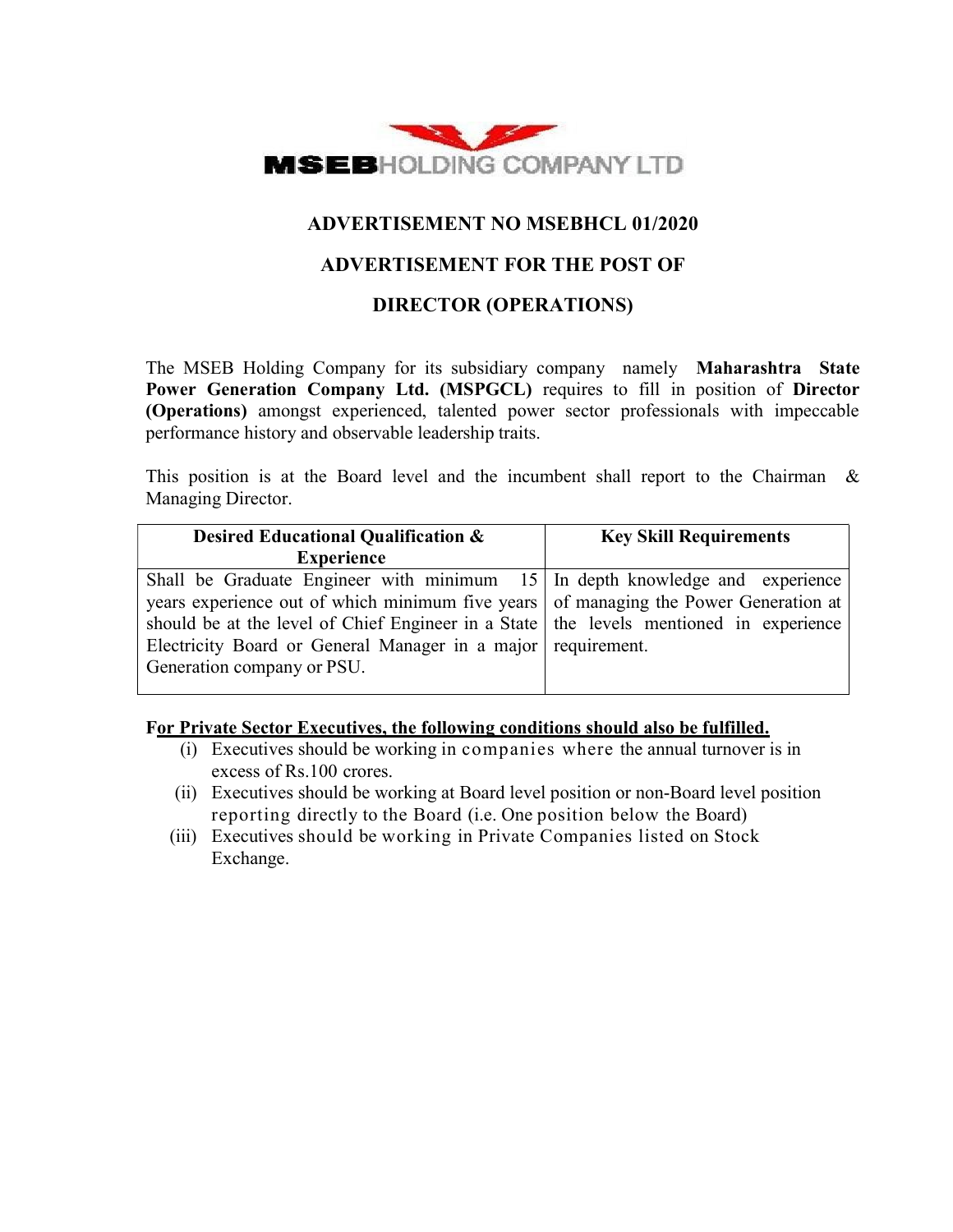## Age limit:

Minimum age - 45 years Maximum age - 60 years (as on the last date of submission of application)

## Deputation:

The officers working in Central / State Government and in Central / State PSUs processing the desired qualification & experienced can be considered for selection on deputation basis. They should submit their applications through proper channel as per Format "A" & "B".

## **Skills**

Applicant should possess effective communication, analytical & problem solving skills, good employee management skills and effective leadership qualities with strong customer service orientations.

### Compensation:

The compensation for above post shall be largely comparable to that offered by similar sized PSUs. However, the same is negotiable.

In case of candidates on deputation from Govt / PSUs, the remuneration will be in accordance with the normal rules of deputation applicable in such cases.

#### Duration:

The position is for contract / deputation of duration of 3 years with the condition of performance review at the end of each year linked with the review of contract.

### **Residential Accommodation:**

Unfurnished accommodation can be provided by the Company at a concessional rent subject to availability. In case accommodation is not provided, HRA at the rate applicable to the company employees shall be paid.

The details of the company, is available on the Website: www.mahagenco.in.

All interested candidates are instructed to refer the website from time to time for any changes / amendments. No separate advertisement will be issued for any subsequent changes.

If you are the one who is looking for and interested in making a career in power sector in Maharashtra, then post your application in the prescribed format at the address given below on or before 04/08/2020.

Address for sending applications :

CGM(HR), MSEBHCL 4th floor, Hongkong Bank Bldg. 4th Floor, M.G. Road,

Fort, Mumbai-400001. Phone :022-22608383

Note : On the front side of Envelope, please write "Application for the post of Director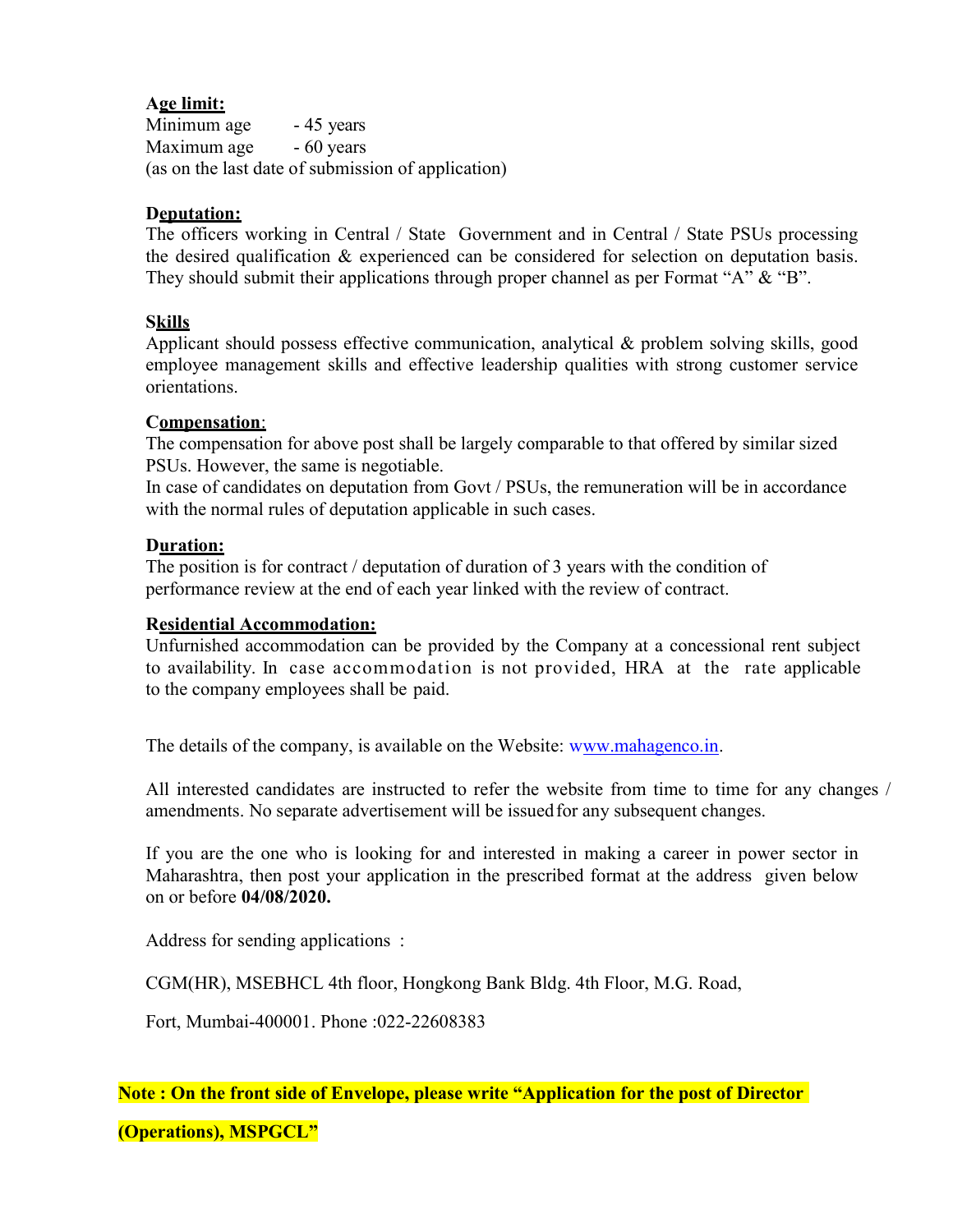#### A<u>DVERTISEMENT NO.: MSEBHCL</u>. FORMAT FOR THE POST OF DIRECTOR DVERTISEMENT NO.: MSEBHCL-01/2020 OF DIRECTOR (OPERATIONS) 01/2020

#### PART- A

#### A) PERSONAL INFORMATION

| 1.              | Name in full                                                                                         |                |         |   |       |   |                          |        |         |    |   |      |   |   |  |
|-----------------|------------------------------------------------------------------------------------------------------|----------------|---------|---|-------|---|--------------------------|--------|---------|----|---|------|---|---|--|
| 2.              | Whether currently $(\vee)$                                                                           |                | working |   |       |   |                          |        | Retired |    |   |      |   |   |  |
| 3               | Present Designation: (In<br>case of r e t i r ed persons,<br>post held at the time of<br>retirement) |                |         |   |       |   |                          |        |         |    |   |      |   |   |  |
| 4               | Office /Department                                                                                   |                |         |   |       |   |                          |        |         |    |   |      |   |   |  |
| 5               | Scale of Pay                                                                                         |                |         |   |       |   |                          |        |         |    |   |      |   |   |  |
| 6               | Date of Birth                                                                                        | D              | D       | ÷ | M     | M | $\overline{\phantom{a}}$ |        |         | Υ  | Υ |      | Y | Υ |  |
| $\overline{7}$  | Age as on the last date<br>of submission of<br>application<br>(04/08/2020)                           |                |         |   | Years |   |                          | Months |         |    |   | Days |   |   |  |
| 8               | Nationality                                                                                          |                |         |   |       |   |                          |        |         |    |   |      |   |   |  |
| 9               | Whether belonging to<br>Backward category $(\vee)$                                                   |                | Yes     |   |       |   |                          |        |         | No |   |      |   |   |  |
| 10 <sup>°</sup> | [SC/ST/VJ(A)/NT(B)]<br>NT(C)/NT(D)/SBC/OBC]                                                          |                |         |   |       |   |                          |        |         |    |   |      |   |   |  |
| 11              | Full Address (Office)                                                                                |                |         |   |       |   |                          |        |         |    |   |      |   |   |  |
|                 |                                                                                                      |                |         |   |       |   |                          |        |         |    |   |      |   |   |  |
|                 |                                                                                                      |                |         |   |       |   |                          |        |         |    |   |      |   |   |  |
|                 |                                                                                                      |                |         |   |       |   |                          |        |         |    |   |      |   |   |  |
|                 | Tel No                                                                                               |                |         |   |       |   |                          |        |         |    |   |      |   |   |  |
|                 | Mob No                                                                                               |                |         |   |       |   |                          |        |         |    |   |      |   |   |  |
|                 | Email                                                                                                |                |         |   |       |   |                          |        |         |    |   |      |   |   |  |
|                 | Residence                                                                                            |                |         |   |       |   |                          |        |         |    |   |      |   |   |  |
|                 |                                                                                                      |                |         |   |       |   |                          |        |         |    |   |      |   |   |  |
|                 |                                                                                                      |                |         |   |       |   |                          |        |         |    |   |      |   |   |  |
|                 | Tel No                                                                                               |                |         |   |       |   |                          |        |         |    |   |      |   |   |  |
|                 | Mob No                                                                                               |                |         |   |       |   |                          |        |         |    |   |      |   |   |  |
|                 | Email                                                                                                |                |         |   |       |   |                          |        |         |    |   |      |   |   |  |
| 12              | Present Emoluments or last emoluments in case of retired person                                      |                |         |   |       |   |                          |        |         |    |   |      |   |   |  |
|                 | <b>Basic Pay</b>                                                                                     | R <sub>s</sub> |         |   |       |   |                          |        |         |    |   |      |   |   |  |
|                 | Dearness Pay / allowance                                                                             | R <sub>s</sub> |         |   |       |   |                          |        |         |    |   |      |   |   |  |
|                 | Special Pay if any                                                                                   | R <sub>s</sub> |         |   |       |   |                          |        |         |    |   |      |   |   |  |
|                 | H.R.A                                                                                                | R <sub>s</sub> |         |   |       |   |                          |        |         |    |   |      |   |   |  |
|                 | <b>Other Allowances</b>                                                                              | R <sub>s</sub> |         |   |       |   |                          |        |         |    |   |      |   |   |  |
|                 | Total                                                                                                | R <sub>s</sub> |         |   |       |   |                          |        |         |    |   |      |   |   |  |
|                 |                                                                                                      |                |         |   |       |   |                          |        |         |    |   |      |   |   |  |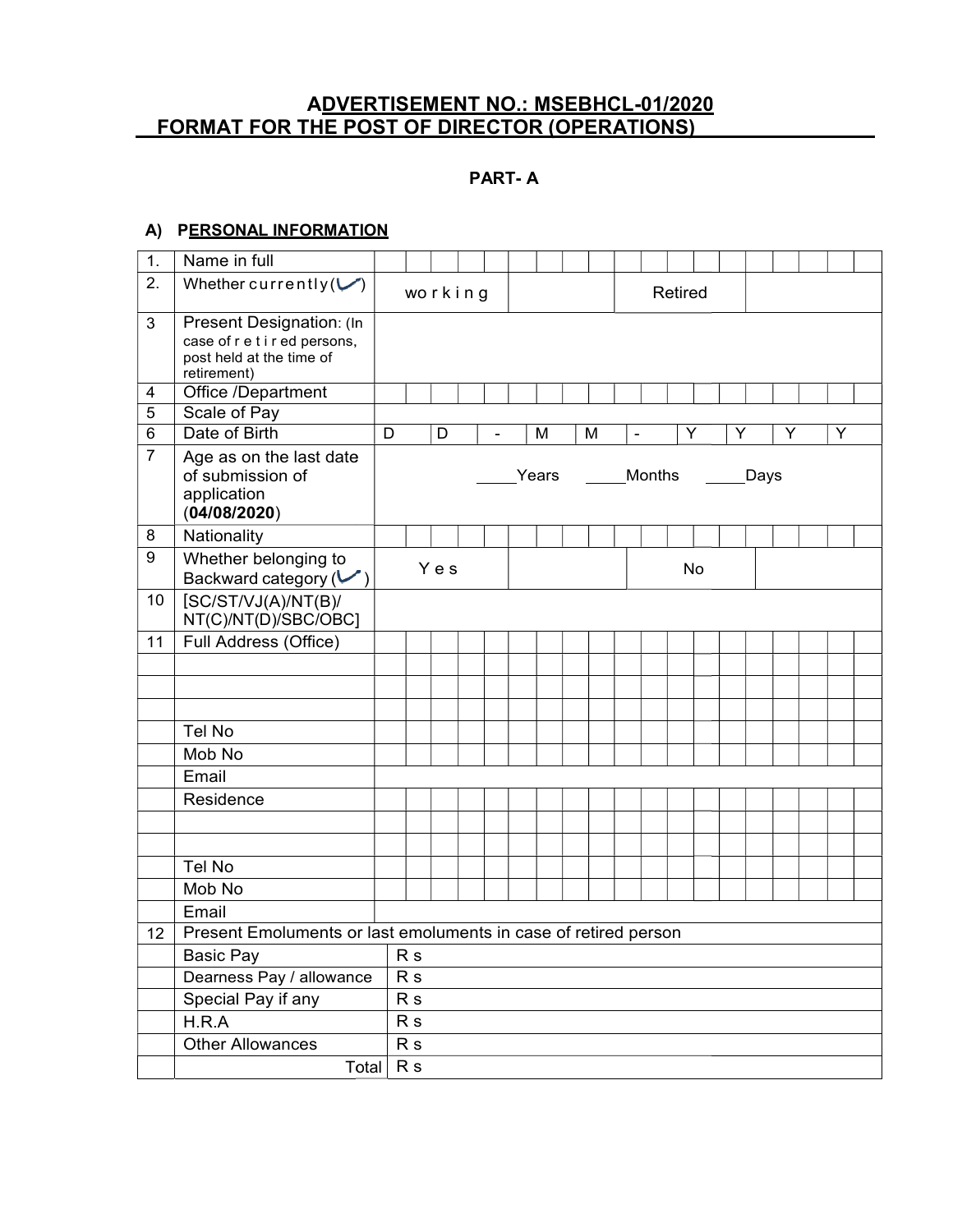## **B) QUALIFICATION**

| Educational<br>Qualification                                                         | Degree         | University/Institute | Year of<br>Passing | Class / % of<br>Marks obtained |  |
|--------------------------------------------------------------------------------------|----------------|----------------------|--------------------|--------------------------------|--|
| Academic                                                                             |                |                      |                    |                                |  |
|                                                                                      |                |                      |                    |                                |  |
| Professional                                                                         |                |                      |                    |                                |  |
|                                                                                      |                |                      |                    |                                |  |
| Details of affiliation with<br>Professional Bodies/<br>Institution/Society<br>(Name) | Membership No. |                      | Since When         |                                |  |
|                                                                                      |                |                      |                    |                                |  |
|                                                                                      |                |                      |                    |                                |  |
|                                                                                      |                |                      |                    |                                |  |

# C) EXPERIENCE

Details of posts held from time to time

| Sr<br>No | Post held &<br>Scale of Pay | Office | Period |    |                 | Total<br>Experience | Nature of job |  |  |  |
|----------|-----------------------------|--------|--------|----|-----------------|---------------------|---------------|--|--|--|
|          |                             |        | From   | To | Months<br>Years |                     |               |  |  |  |
|          |                             |        |        |    |                 |                     |               |  |  |  |
|          |                             |        |        |    |                 |                     |               |  |  |  |
|          |                             |        |        |    |                 |                     |               |  |  |  |
|          |                             |        |        |    |                 |                     |               |  |  |  |
|          |                             |        |        |    |                 |                     |               |  |  |  |

# D) TRAINING

Details of training undergone in India and abroad

| Name of<br>training<br>program | Institute<br>where training of training<br>was received | Period | Nature of<br>training | Achievement |
|--------------------------------|---------------------------------------------------------|--------|-----------------------|-------------|
|                                |                                                         |        |                       |             |
|                                |                                                         |        |                       |             |
|                                |                                                         |        |                       |             |

## E) FOR PRIVATE SECTOR EXECUTIVES:

|      | Average & annual turnover of last<br>three years of Company where<br>working presently |  |  |  |  |  |  |
|------|----------------------------------------------------------------------------------------|--|--|--|--|--|--|
| ii)  | Details of position held Board level / Below Board Level                               |  |  |  |  |  |  |
|      |                                                                                        |  |  |  |  |  |  |
|      |                                                                                        |  |  |  |  |  |  |
|      |                                                                                        |  |  |  |  |  |  |
|      |                                                                                        |  |  |  |  |  |  |
| iii) | Details of Stock Exchange listing                                                      |  |  |  |  |  |  |
|      |                                                                                        |  |  |  |  |  |  |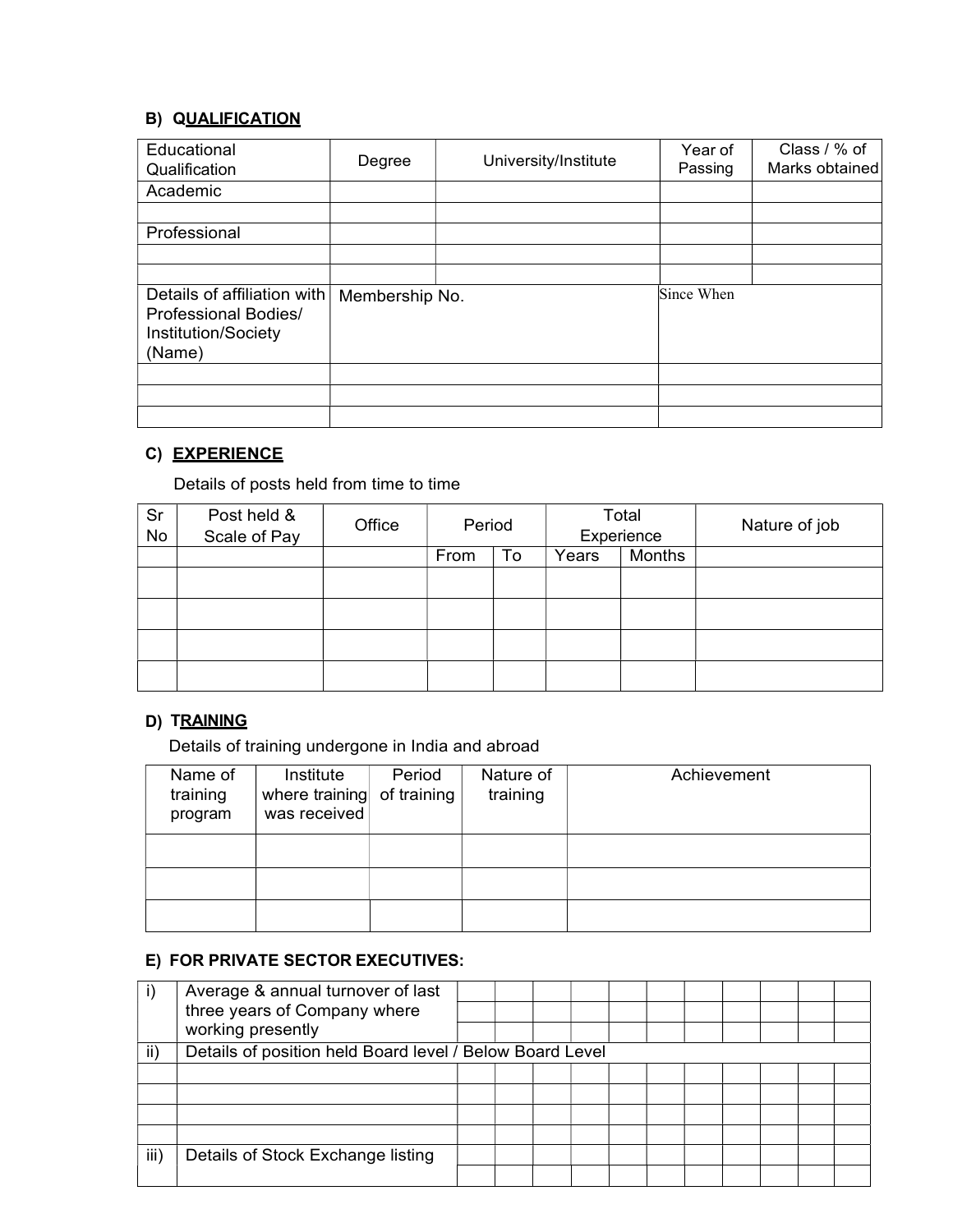### F) List of Publication/ Academic honors received :

G) Whether facing any Charge sheet for the criminal offences in any of the court or any FIR for criminal offence is registered against you in any of the police station. : YES / NO

If Yes, give details:

H) If selected, minimum time required for joining the post  $\vdots$ 

#### I) Any other information : (candidates can attach additional sheets for this)

Date :

#### Place : Signature : Signature : Signature : Signature : Signature : Signature : Signature : Signature : Signature : Signature : Signature : Signature : Signature : Signature : Signature : Signature : Signature : Signature

Note: Copies of testimonials in support of age, qualifications, experience etc. maybe furnished wherever necessary.